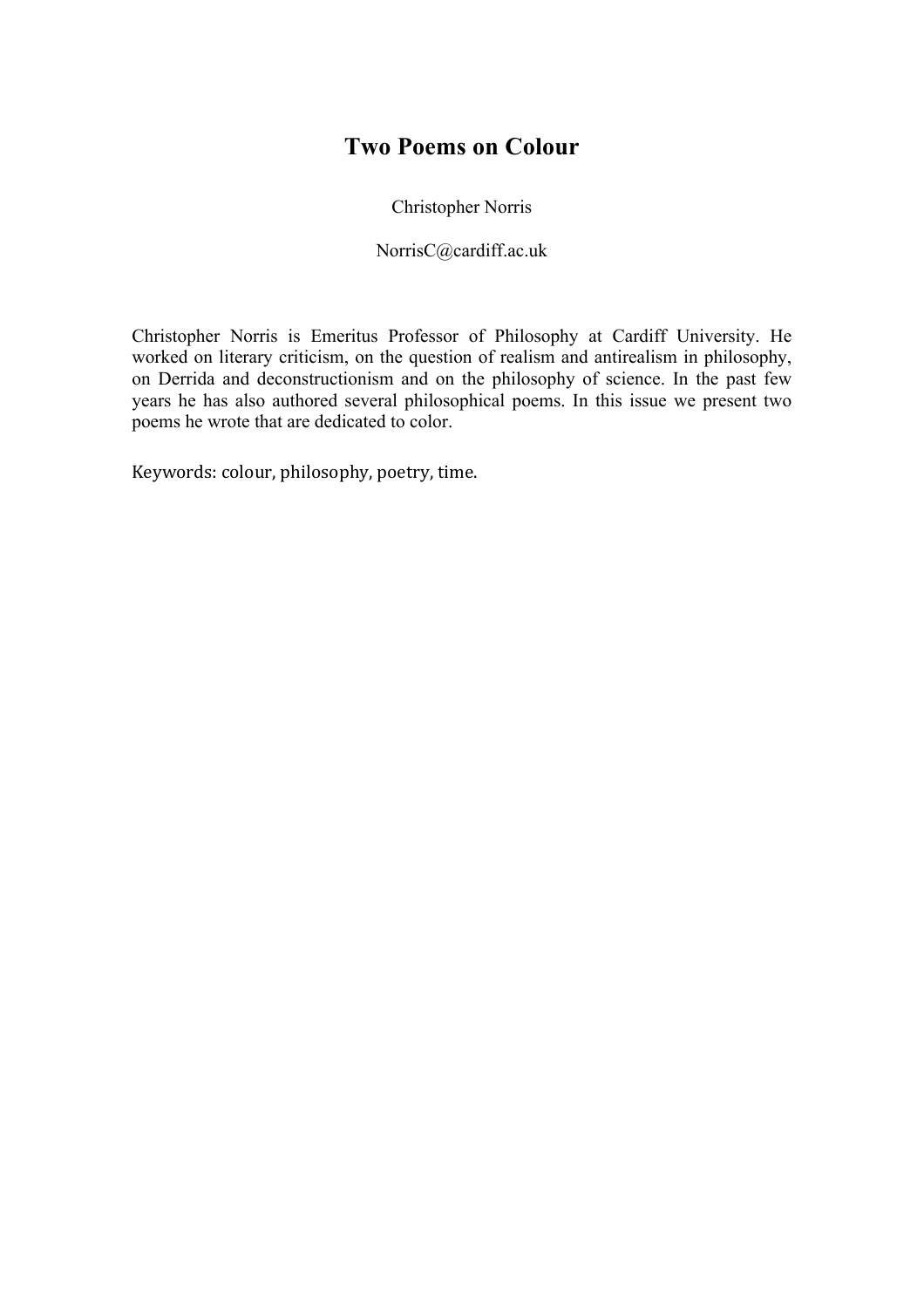### **Two Poems on Colour**

Christopher Norris

NorrisC@cardiff.ac.uk

# **Missing Hues**

«Wherever in the image of red and green stripes the observers looked, the colour they saw was 'simultaneously red and green', Crane and Piantanida wrote in their paper. Furthermore, 'some observers indicated that although they were aware that what they were viewing was a colour (that is, the field was not achromatic), they were unable to name or describe the colour. One of these observers was an artist with a large colour vocabulary».

(Natalie Wolchover)

All shades conspire to hint at missing hues $<sup>1</sup>$ .</sup> What though they're out of mind and out of sight? Just spin the disc: it's paint-box shades you lose.

That's how the sense of shades unknown accrues Each time the quick-spin colour-wheel turns white. All shades conspire to hint at missing hues.

Let parrot-charts find room for cockatoos, Pale plumage waving subtly in the light: Just spin the disc: it's paint-box shades you lose.

Here, too, the colour-watcher may seek clues To moods beyond the simply dark or bright. All shades conspire to hint at missing hues.

<sup>&</sup>lt;sup>1</sup> This poem was first published in C. Norris, *A partial Truth*, The Seventh Quarry Press Swansea, Wales 2019, pp. 43-4.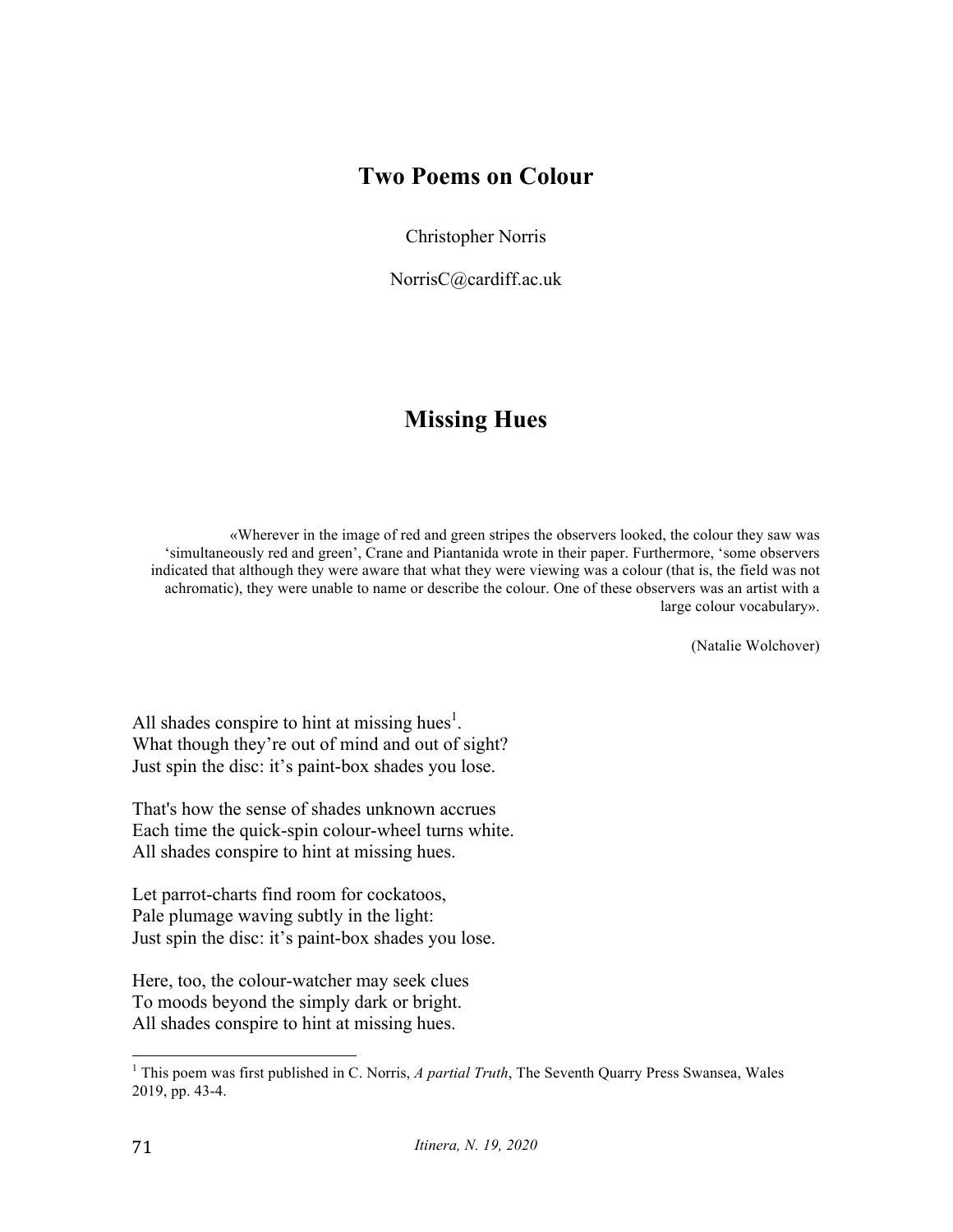Then there'll be spectral variants of the blues With chords that set a darkling mood aright. Just spin the disc: it's paint-box shades you lose.

Some say those shades are ones that artists use Though nowhere marked on colour-charts packed tight. All shades conspire to hint at missing hues.

Perhaps it's here that Newton pays his dues To Goethe's *Farbenlehre* fancy-flight. Just spin the disc: it's paint-box shades you lose.

So let your theory-choice depend on whose Account allows that hues are infinite: All shades conspire to hint at missing hues.

Yet spectrum-hoppers cannot pick and choose Where best to land from some great theory-height. Just spin the disc: it's paint-box shades you lose.

As bands dissolve so we should quit fixed views. Let nuance reign, let differences be slight! All shades conspire to hint at missing hues.

Why fear lest colour-boundaries blend and fuse? Why let fixed views impose their nuance-blight? Just spin the disc: it's paint-box shades you lose.

From what's most fugitive let's take our cues, What's squint, oblique, opaque, half-glimpsed, not-quite: All shades conspire to hint at missing hues.

For then maybe we'll figure what ensues When nuance dawns as clearly as it might. Just spin the disc: it's paint-box shades you lose; All shades conspire to hint at missing hues.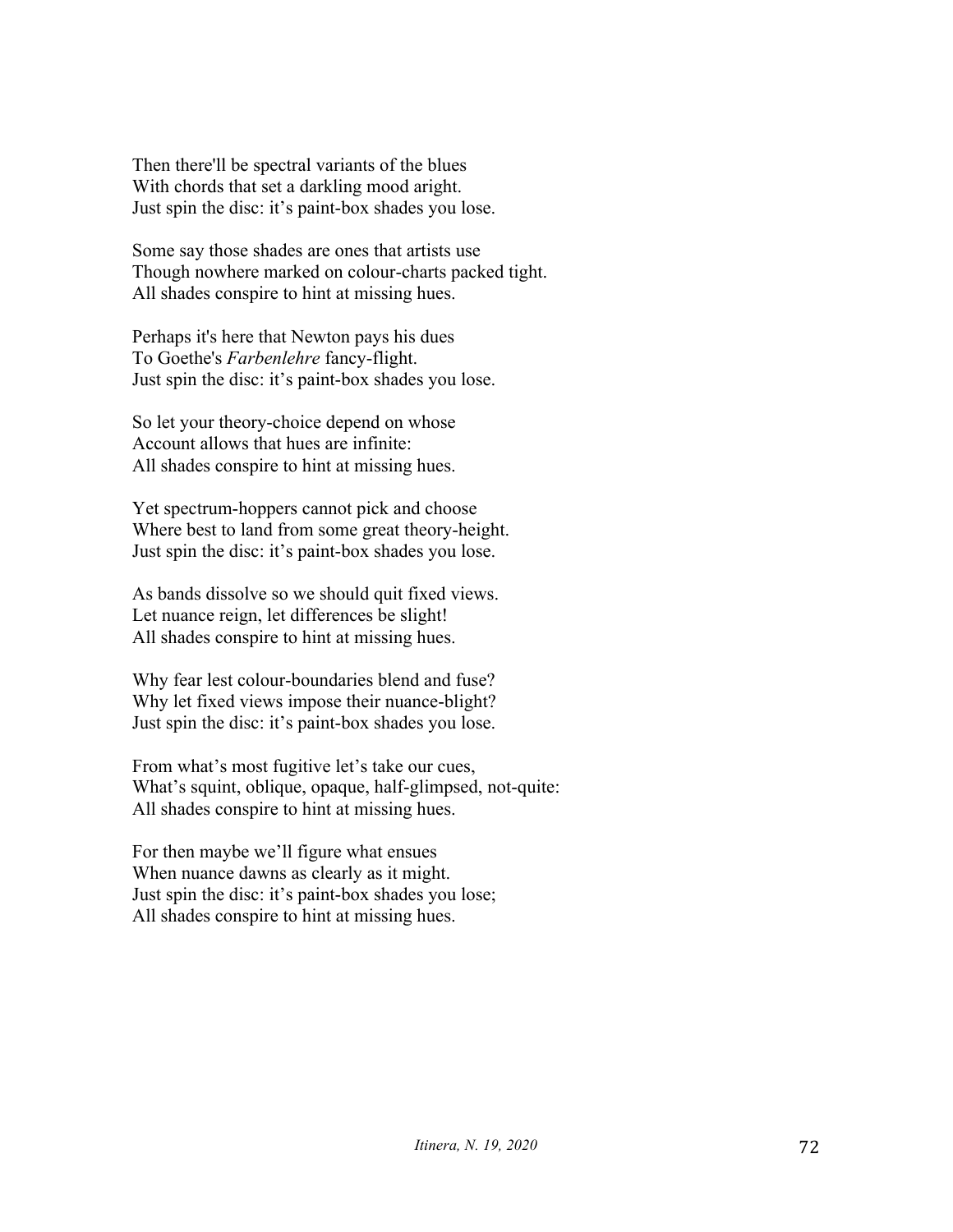## **Giverny**

#### Christopher Norris

#### NorrisC@cardiff.ac.uk

«You'll understand, I'm sure, that I'm chasing the merest sliver of colour. It's my own fault. I want to grasp the intangible. It's terrible how the light runs out. Colour, any colour, lasts a second, sometimes 3 or 4 minutes at most». (Claude Monet)

«Monet is only an eye, but, good Lord, what an eye!» (Paul Cézanne)

«The critic Florent Fels encountered . . . a proud, small old man, who dodged the obstacles in his path uncertainly. Behind the thick lenses of his spectacles, his eyes appeared enormous, like those of an insect searching for the last light» (Ross King, *Mad Enchantment: Claude Monet and the painting of the water lilies*)

Four minutes at the most, and then they die<sup>2</sup>.

Years since I dreamed I'd get the colours right.

No painted lily graces the mind's eye.

Nice of Cezanne to praise me up, but why

Make something wondrous of an old man's plight?

Four minutes at the most, and then they die.

Ten minutes – more or less – and I'd get by

On memory plus technique as best I might.

No painted lily graces the mind's eye.

Photography is one new trick I try

 <sup>2</sup> This poem was first published in C. Norris, *The Matter of Rhyme: verse-music and the ring of ideas*, De La Salle University Press- Sussex Academic Press, Manila- Eastbourne 2018, pp. 1-3.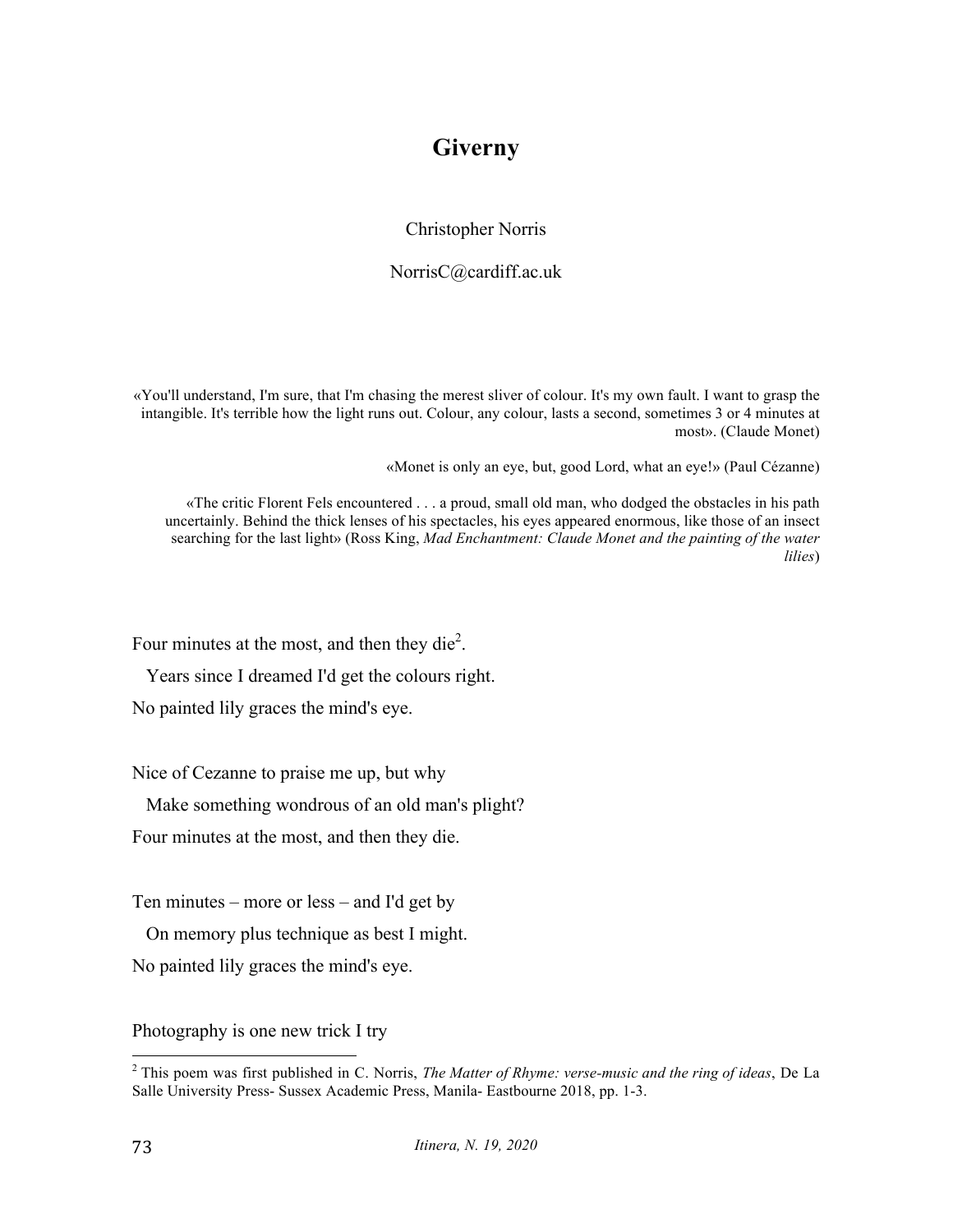To conjure up their hues again despite Four minutes at the most, and then they die.

Time was when those four minutes used to fly Yet hues would iridesce throughout their flight. No painted lily graces the mind's eye.

My dear friend Clemenceau says I'll raise high The nation's cultural stock, but I take fright: Four minutes at the most, and then they die.

I'd rather he just spare a passing sigh For all the hues now lost to vision's blight. No painted lily graces the mind's eye.

Giverny's my dream-world, yet a far cry

From what that vision once strove to requite: Four minutes at the most, and then they die.

The critics praise my lilies but apply

Mere words that spell them out in black and white. No painted lily graces the mind's eye.

The mind's its own place and disdains what I Spy in each change of hue, however slight: Four minutes at the most, and then they die.

Mark how the pigments shade-shift as they dry

 Through some strange interzone of day and night. No painted lily graces the mind's eye.